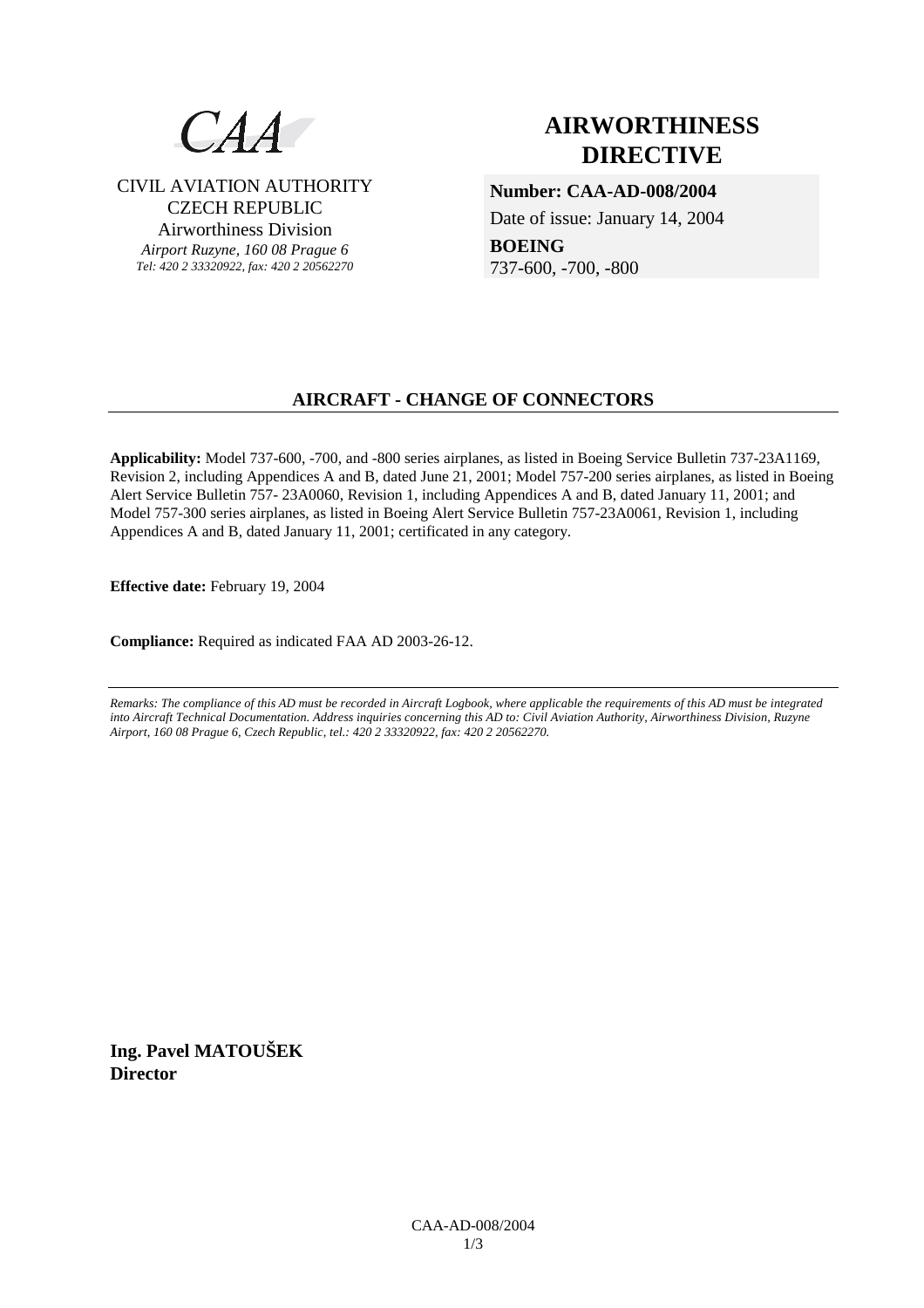#### **2003-26-12 Boeing**: Amendment 39-13411. Docket 2001-NM-374-AD.

*Applicability*: Model 737-600, -700, and -800 series airplanes, as listed in Boeing Service Bulletin 737-23A1169, Revision 2, including Appendices A and B, dated June 21, 2001; Model 757-200 series airplanes, as listed in Boeing Alert Service Bulletin 757- 23A0060, Revision 1, including Appendices A and B, dated January 11, 2001; and Model 757-300 series airplanes, as listed in Boeing Alert Service Bulletin 757-23A0061, Revision 1, including Appendices A and B, dated January 11, 2001; certificated in any category.

**Note 1**: This AD applies to each airplane identified in the preceding applicability provision, regardless of whether it has been modified, altered, or repaired in the area subject to the requirements of this AD. For airplanes that have been modified, altered, or repaired so that the performance of the requirements of this AD is affected, the owner/operator must request approval for an alternative method of compliance in accordance with paragraph (d) of this AD. The request should include an assessment of the effect of the modification, alteration, or repair on the unsafe condition addressed by this AD; and, if the unsafe condition has not been eliminated, the request should include specific proposed actions to address it.

*Compliance*: Required as indicated, unless accomplished previously.

To prevent a short circuit in a video distribution unit (VDU) connector and consequent arcing and damage to wiring within the connector, which could result in damage to adjacent systems or structure and possible smoke or fire in the airplane cabin, accomplish the following:

#### **Model 737-600, -700, and -800 Series Airplanes: Inspections and Follow- On Actions**

(a) For Model 737-600, -700, and -800 series airplanes: Within 18 months after the effective date of this AD, replace existing VDU connectors with new, improved connectors, and install a drip loop in the wiring at the new VDU connectors, per Part 2 of the Accomplishment Instructions of Boeing Service Bulletin 737-23A1169, Revision 2, including Appendices A and B, dated June 21, 2001.

#### **Model 757-200 and -300 Series Airplanes: Inspections and Follow-on Actions**

(b) For Model 757-200 and -300 series airplanes: Within 18 months after the effective date of this AD, replace existing VDU connectors with new, improved connectors, or with new wire assemblies (jumpers), as applicable, per Part 2 of the Accomplishment Instructions of Boeing Alert Service Bulletin 757- 23A0060, Revision 1, including Appendices A and B, dated January 11, 2001 (for Model 757-200 series airplanes); or Boeing Alert Service Bulletin 757-23A0061, Revision 1, including Appendices A and B, dated January 11, 2001 (for Model 757-300 series airplanes); as applicable.

#### **Part Installation**

(c) As of the effective date of this AD, no person shall install a VDU connector, part number CAMA11W1P, on any airplane.

#### **Alternative Methods of Compliance**

(d) An alternative method of compliance or adjustment of the compliance time that provides an acceptable level of safety may be used if approved by the Manager, Seattle Aircraft Certification Office (ACO), FAA. Operators shall submit their requests through an appropriate FAA Principal Maintenance Inspector, who may add comments and then send it to the Manager, Seattle ACO.

**Note 2**: Information concerning the existence of approved alternative methods of compliance with this AD, if any, may be obtained from the Seattle ACO.

## **Special Flight Permits**

(e) Special flight permits may be issued in accordance with §§ 21.197 and 21.199 of the Federal Aviation Regulations (14 CFR 21.197 and 21.199) to operate the airplane to a location where the requirements of this AD can be accomplished.